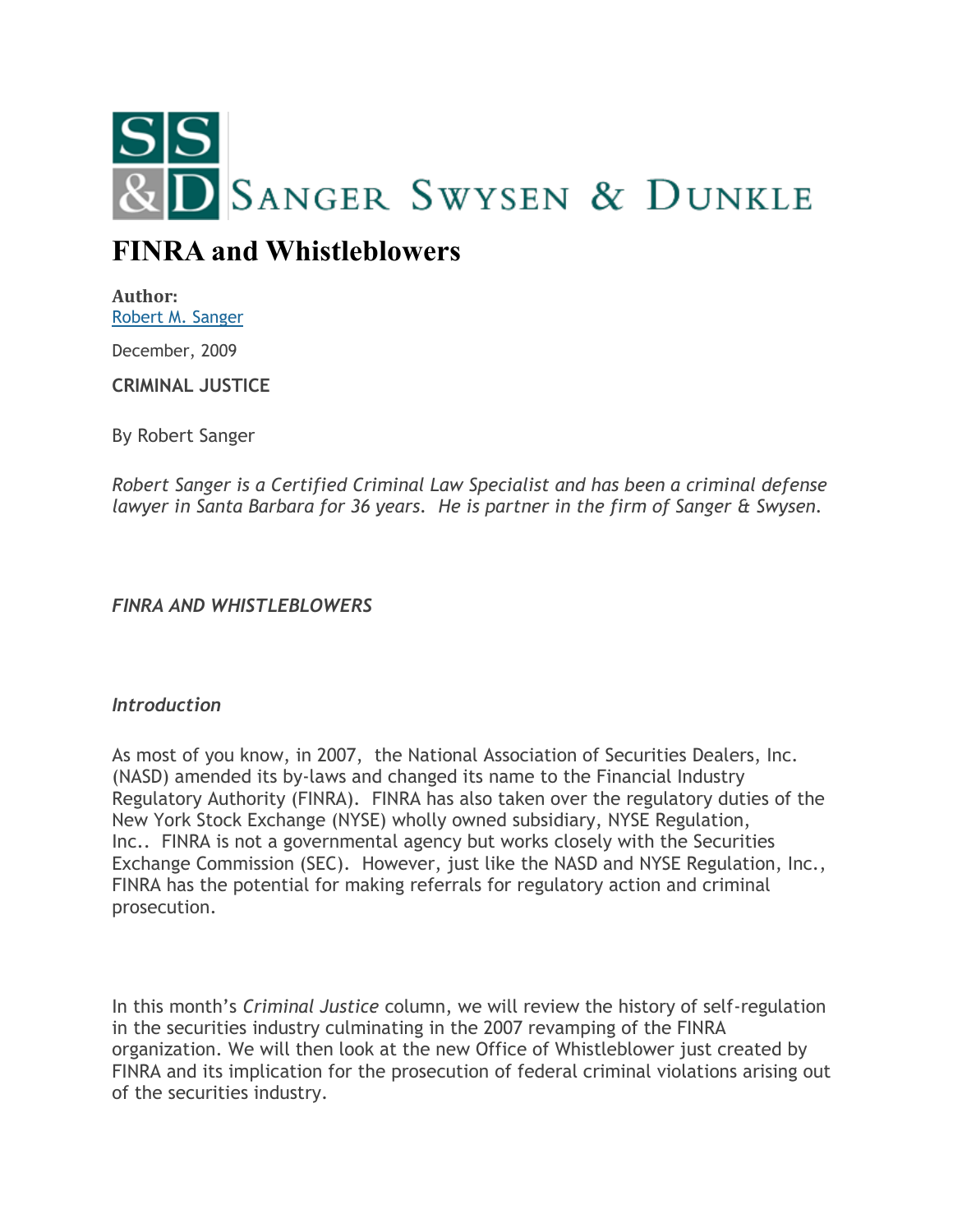## *Foxes Guarding the Chicken Coop*

After the stock market crash of 1929, the federal government enacted the Securities Act of 1933 and the Securities Exchange Act of 1934. The idea was to avoid another crash and to do so by imposing strict regulations upon the stock traders and the securities industry. Like a lot of regulatory programs, once the industry to be regulated saw the handwriting on the wall, the industry itself sought to control the regulatory process.

The 1934 Act created the U.S. Securities Exchange Commission (SEC), an institution of the federal government. Five Commissioners are appointed to enforce the federal securities laws. They now have a staff of over 3500 people, have headquarters in Washington, D.C. and offices in 16 other cities. The SEC investigates wrongdoing and can take civil enforcement actions in the federal courts. They can also refer matters for prosecution to the Federal Bureau of Investigation (FBI), to the Department of Justice and to the offices of the United States Attorneys.

But the 1934 Act, as further amended in 1939, also gave the securities industry an opportunity to create what were designated "self-regulatory organizations." Interestingly, only one major organization was formed to do this, the National Association of Securities Dealers, Inc. (NASD). Although the NASD was a private corporation, it took on quasi governmental powers and, by statute, can make referrals to and work closely with the SEC to regulate the securities industry. The NASD issued licenses to brokers, employed enforcement officers and lawyers and even had internal administrative tribunals to adjudicate disputes and enforcement actions against individuals and businesses who held licenses.

In 2007, FINRA took over the role of the NASD and merged the regulatory functions of the NYSE into one private agency. It was touted as a bigger, better and more streamlined organization that would be better able to compile one Rulebook and to provide more modern regulation of the securities industry. It is still not a governmental organization but has the same quasi-governmental powers based on its statutory grant and on its relationship with the SEC. Besides licensing and rulemaking, it is supposed to be the first line of defense for investors against fraud and misconduct among securities brokers. Its officers and directors are, for the most part, active or retired members of the big securities firms, banks or related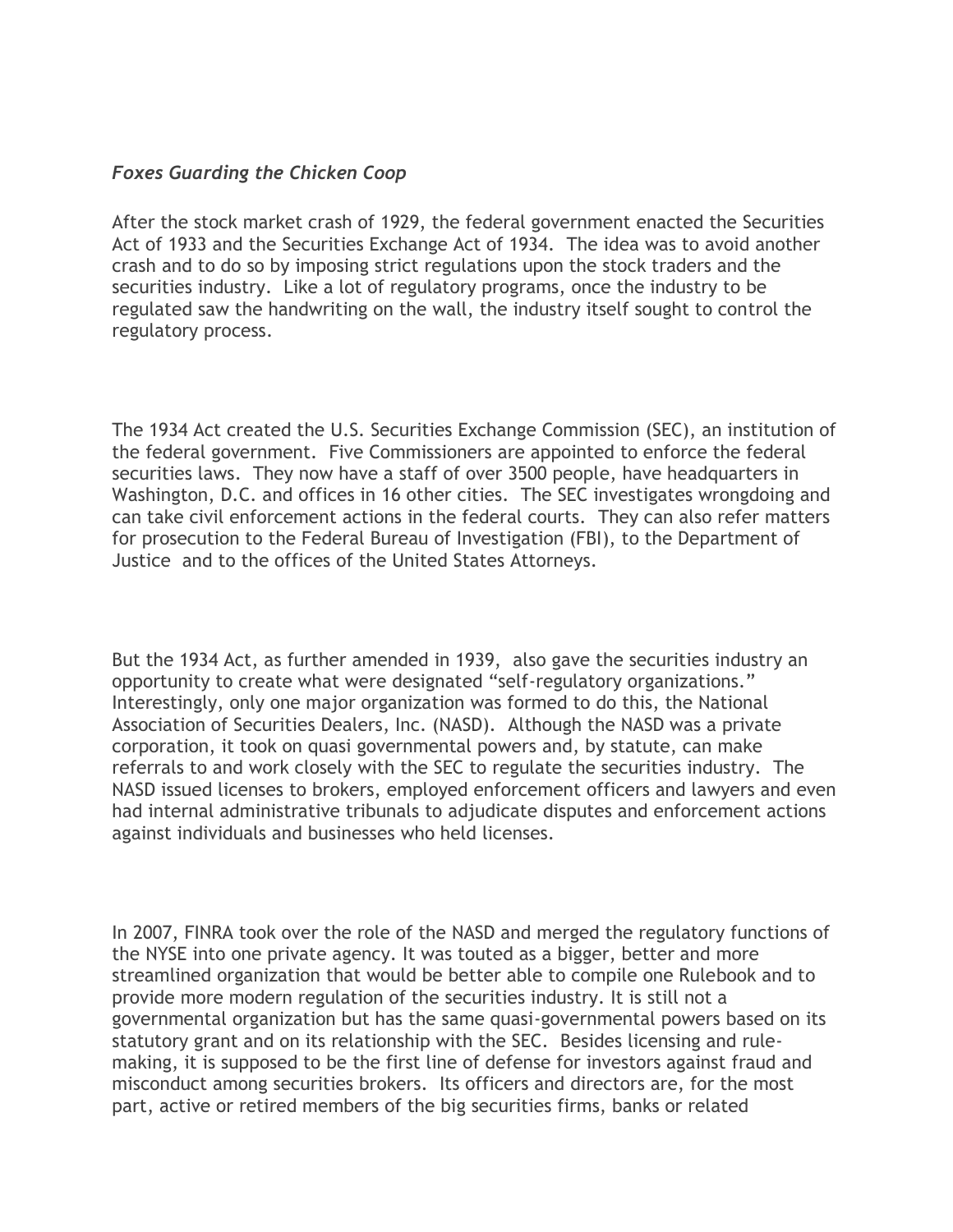entities. They are the brokers regulating the brokers for the protection of the investors.

Self-regulation can be a good thing, of course, but it can also be utilized as a way to deflect real regulation. It cannot go without notice that FINRA was up and running for a year before the 2008 financial crisis. That crisis was precipitated in large part by sharp practices on the part of the securities industry. FINRA dropped the ball. They failed to regulate the big firms and the fraudulent Bernie Madoff and Allen Stanford operations went undetected.

The SEC itself has been criticized for being too easy on the biggest organizations. One researcher recently evaluated this phenomenon in light of the theory that the Commissioners are less likely to commence enforcement actions or make criminal referrals regarding the biggest firms because that is where former Commissioners often find employment after serving. FINRA, as a private company, makes no pretense otherwise. But the SEC and FINRA are inseparable. The former CEO of FINRA, Mary Shapiro, who presided over the lack of oversight of Madoff and Stanford, has now been appointed the Chairman of the SEC.

In the wake of Madoff and Stanford, as well as the general disaster in the securities industry in 2008-09, a Special Review Committee (the "Special Committee") was appointed by the Board of Governors of FINRA. In addition to investigating the failure to detect Madoff and Stanford, the Special Committee determined that there are more systemic problems with the organization.

### *Whistleblowers*

There is skepticism about the ability of FINRA or the SEC to independently regulate the industry that they purport to oversee. There is also concern that the vast bureaucratic resources of these organizations are likely to be reinvigorated sufficiently to make a difference. More than one commentator has remarked that current reforms may be no more than rearranging the deck chairs on the Titanic.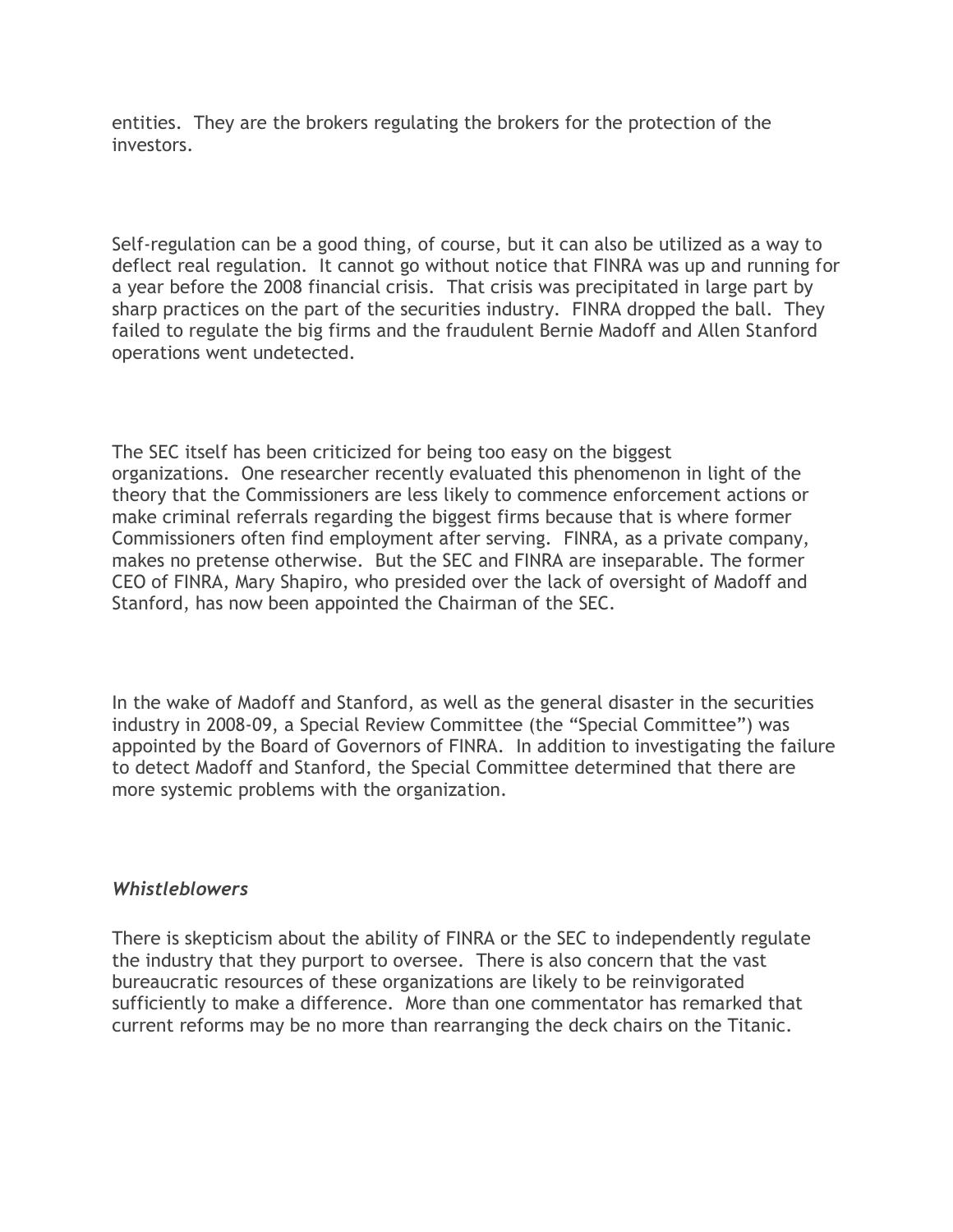In one step toward reform, FINRA has created a new Office of the Whistleblower through which, individuals with material information about potentially illegal or unethical activity can submit their information in a way that should get to the appropriate staff people. They will evaluate the information and take necessary action including referring any whistleblower tips that fall outside FINRA's jurisdiction to regulatory or law enforcement agencies.

On the face of it, this seems like a good idea. Certainly if tips about Allen Stanford or Bernie Madoff had been followed up on, those schemes might have been stopped before they harmed so many people. Of course, there is a question about how this will really work. FINRA, and the NASD before it, always had a protocol to accept tips and complaints from investors and other members of the community. It is hard to see how a new email address and phone number for "whistleblower tips" will change the staff response from what it has been to complaints coming into their regular email address and phone number.

Even if there is a means to focus staff attention on legitimate whistleblower tips, is this the way to conduct the kind of regulation that the securities industry requires? FINRA should be regulating, investigating, verifying the information from the actual players, particularly the largest players, in the industry. There is something desperate in the thought that a major announced change in FINRA operations is the creation of an Office of the Whistleblower.

But the bigger problem from a criminal law standpoint is the fact that whistleblowers as a source of information are problematic. First, there is no guarantee that whistleblowers will assist in detecting the problems in the securities industries with the biggest players and with the bigger schemes. There may be an undue focus on complaints about individual brokers and individual transactions rather than the types of systemic problems that led to the current recession. Hence, there are likely to be more prosecutions of individuals and smaller organizations rather than the larger companies or higher up individuals who make policy.

Second, whistleblowers often have their own agendas. They can be unreliable reporters in order to advance their own interests. They can suffer from the same weaknesses as informants in other kinds of criminal cases. Many studies, including those of the California Commission on the Fair Administration of Justice, have determined that reliance on informants is dangerous in criminal cases and can lead to wrongful convictions.

# *Conclusion*

FINRA is under pressure to make significant changes in light of the current financial disaster. Criminal prosecutions are always a good way to deflect attention from institutional failures. FINRA is likely to make more referrals to the SEC and to the FBI